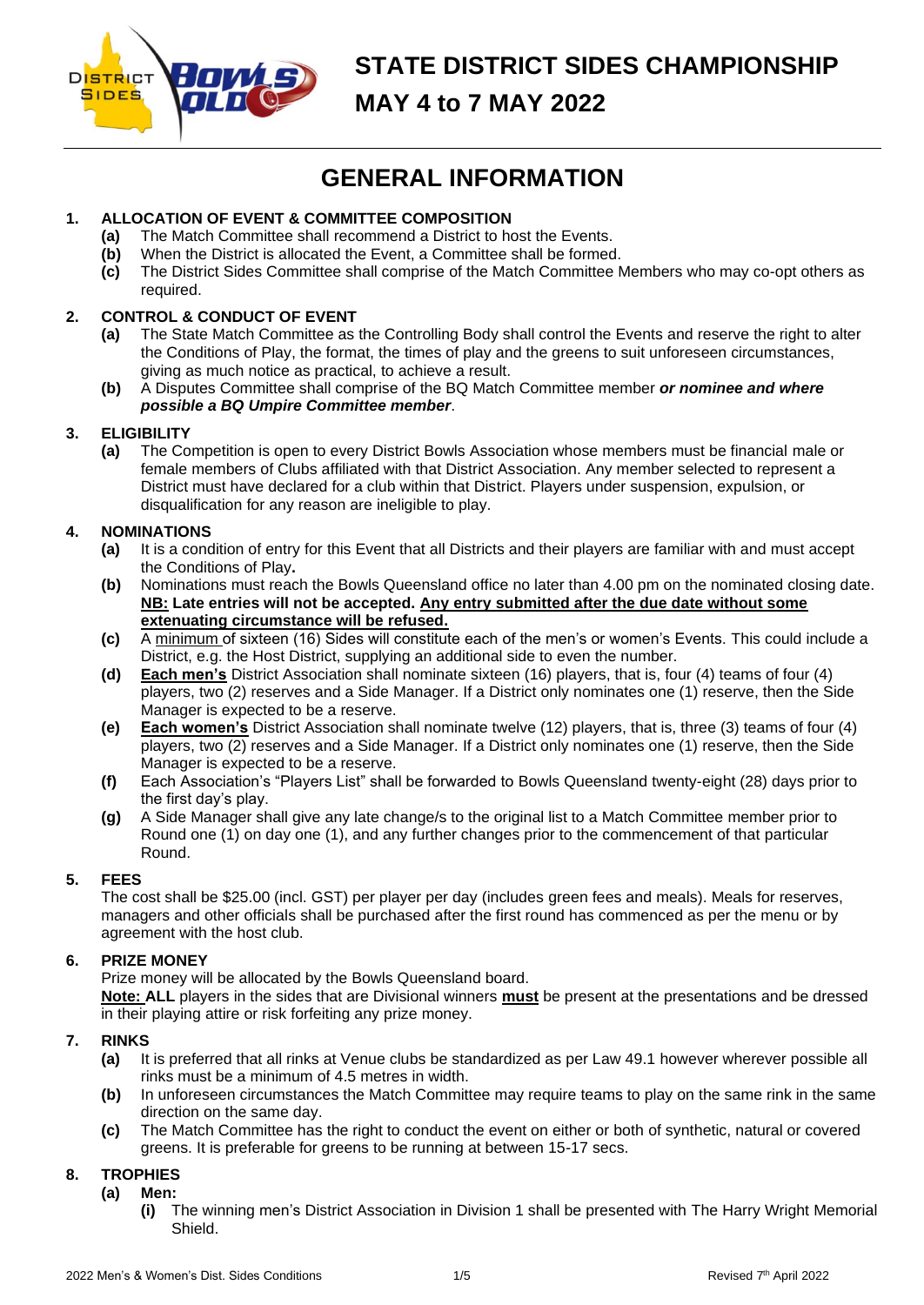

- **(ii)** The winners of Division 1 shall be awarded an appropriate framed flag and a Championship badge for each player, up to nineteen (19) in all.
- **(iii)** In addition, the winners of the other Divisions (2-5), shall be presented with an appropriate framed flag and suitable pennant style badge for up to Eighteen (18) players per Division.

## **(b) Women:**

- **(i)** The winning women's District Association in Division 1 shall be presented with The Val Woodward Perpetual Shield.
- **(ii)** The winners of Division 1 shall be awarded an appropriate framed flag and a Championship badge for each player, up to fifteen (15) in all.
- **(iii)** In addition, the winners of the other Divisions (2-5), shall be presented with an appropriate framed flag and a suitable pennant style badge for up to Fourteen (14) players per Division.

**Note; All trophies will be returned to Bowls Queensland after the presentations.**

#### **9. MANAGERS HANDBOOKS**

Managers are required to pick up handbooks from their host Club by 3.00pm on the afternoon preceding the event.

# **CONDITIONS OF PLAY**

#### **1. THE COMPETITION**

- **(a)** The Competition shall be known as the Bowls Queensland Men's & Women's State District Sides Championship.
- **(b)** All matches shall be conducted strictly in accordance with the "Laws of the Sport of Bowls" Crystal Mark 3<sup>rd</sup> Edition with Domestic Regulations for Australia, Bowls Australia Policies, Bowls Queensland By-laws, and these Conditions of Play.
- **(c)** A match shall be between two (2) sides. All sides shall contest Rounds 1-12 inclusive (men) and Rounds 1- 12 inclusive (women) as set out in the Draw and Playing Timetable, weather conditions permitting.
- **(d)** The competing Districts will be graded as per the finishing order from the previous year.
- **(e) Note:** Rounds 1-9 will be qualifying rounds and these scores will **not** count for divisional play-offs. If the host District is to provide a second side then that side will be in a different section to its first side.
- **(f)** Divisional play on Day 4 will again be at up to five (5) Clubs as decided by the Match Committee
- **(g)** The competing Districts will be divided into 2 divisions of ten (10) Districts. This will be by open draw and the Men's 10 District Sections will play their qualifying rounds at the same Club each day. The Women's 10 District Sections may be required to play their qualifying rounds at more than one club on a daily basis. **Please Note!** Owing to the possibility of a change to Covid 19 Regulations on the number of people at our venues there may have to be changes to this clause.
- **(h)** Irrespective of weather conditions, all sides must report at the appointed time at the venue Club where drawn to play, and if play is prevented, shall remain there until instructions are received from the respective Controlling Body.

## **2. TRIAL ENDS**

Trial ends may be permitted prior to the commencement of the schedule of play each day as per Law 5.1 (one trial end each way), and shall be under the control of the State Controlling Body.

## **3. PLAYING SCHEDULE**

**(a) Timetable Days 1 - 4:**

| Round 1 | 8.50am - 11.10am | Lunch 11.10am - 12.00pm       |
|---------|------------------|-------------------------------|
| Round 2 | 12.00pm - 2.20pm | Afternoon Tea 2.20pm - 2.45pm |
| Round 3 | 2.45pm - 5.05pm  |                               |

## **(b) Order of Play for each Division on Day 4.**

|          | Division 1            | <b>Division 2</b> | <b>Division 3</b>        | Division 4      | Division 5      |
|----------|-----------------------|-------------------|--------------------------|-----------------|-----------------|
| Round 10 | $1\vee 4$ $2\vee 3$   | 5 v 8 6 v 7       | $9 \vee 12$ 10 $\vee$ 11 | 13 v 16 14 v 15 | 17 v 20 18 v 19 |
| Round 11 | $1 \vee 3$ $2 \vee 4$ | 5 v 7 6 v 8       | 9v1110v12                | 13 v 15 14 v 16 | 17 v 19 18 v 20 |
| Round 12 | $1 \vee 2$ $3 \vee 4$ | 5 v 6 7 v 8       | 9v1011v12                | 13 v 14 15 v 16 | 17 v 18 19 v 20 |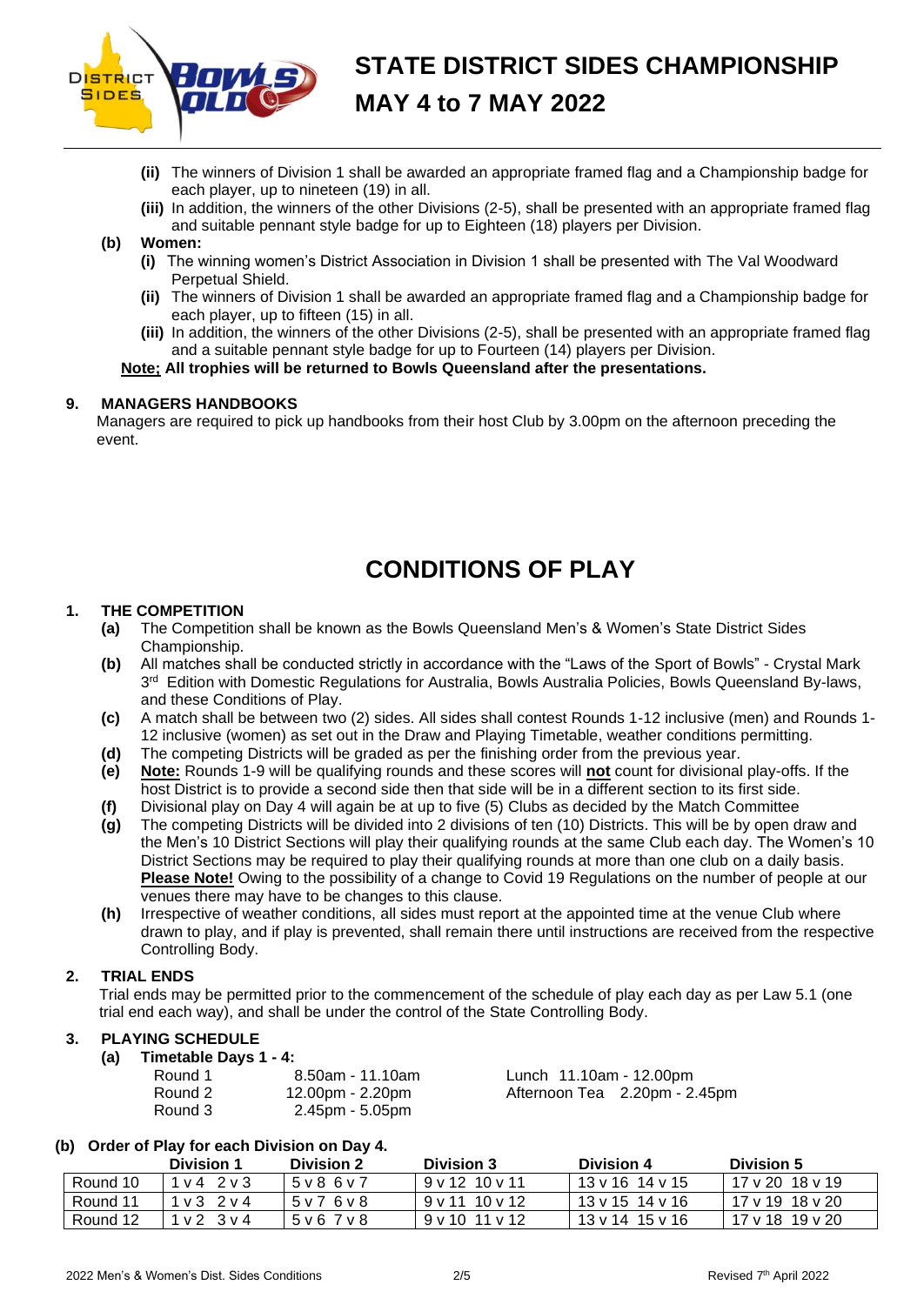

# **4. DURATION OF SECTIONAL PLAY & DIVISIONAL PLAY**

Each team in a side shall play eighteen (18) ends with a 2 hrs. 20 minutes time limit. **If the end is made dead then Law 20 applies. If the end is made dead after the bell then that end shall be replayed and if that end is made dead then the jack will be re-spotted on the tee as per Law 56.5.3.**

- **(a)** If at the 2 hrs 20 minutes time limit, a match has not been completed, the match shall be considered as having been completed if a total of fifty (50) ends (men) and forty (40) ends (women) have been played. In the event of the required number of ends not being played the Match points shall be shared and the shots for and against recorded.
- **(b)** The starting and finishing time (ringing of the bell) shall be under the control of the venue Club's Games Official.

## **5. INCLEMENT WEATHER**

- **(a)** In the event that no play is possible on Day 4, the final result at completion of the last Round played on Day 3, will determine the sides scoring the highest number of **match points** in each division.
- **(b)** In the event of two (2) or more sides scoring an equal number of match points, the side with the highest difference between "total shots for" and "total shots against" **(margin)** shall be declared the winner.
- **(c)** If there is still equality, the "total shots against" each side shall be divided into the "total shots for" each side. The side with the **highest result** shall be declared the winner.

# **6. SCORING IN SECTIONAL & DIVISIONAL PLAY**

- **(a)** The side scoring the highest number of shots in each match at the end of play, shall be the winner.
- **(b)** Two (2) match points shall be awarded for each such win.
- **(c)** In the event of a tied score, each side will be awarded one (1) match point.
- **(d)** Match points shall be recorded together with shots for and against and also the margin.

# **7. DETERMINING THE WINNING SIDE IN SECTIONAL & DIVISIONAL PLAY**

- **(a)** The side scoring the highest number of **match points** shall be declared the winner.
- **(b)** In the event of two (2) or more sides scoring an equal number of match points, the side with the highest difference between "total shots for" and "total shots against" **(margin)** shall be declared the winner.
- **(c)** If there is still equality, the "total shots against" each side shall be divided into the "total shots for" each side. The side with the **highest result** shall be declared the winner.
- **(d) Note**: If there is still equality, the result of the game between the equal sides will determine the winner.

## **8. BYES IN SECTIONAL PLAY**

These affect all sides in a section equally and no score need be recorded when a side receives a bye.

## **9. PLAYER MOVEMENTS DURING PLAY**

# **Note: Players will only be allowed to walk up to the head as follows:**

The leads: after the second player in their team has delivered their second bowl. The seconds: after delivery of their second bowl. The thirds: after delivery of their second bowl. The skips: after delivery of each of their bowls. Restricting the movement of players does not prohibit a player being called to the head by the skip, however care should be taken not to delay play.

## **(a) Position of Players**

Players, excluding skips, are not permitted to remain at the head whilst their opposite number is delivering their bowl. If the skips remain at the head they must return to the mat as soon as their opponent's bowl has come to rest.

## **(b) Delaying Play**

As per Law 13.3 the following shall apply. If the umpire, either by their own observation or on appeal from one of the skips decides that a player/team is playing in a non-sportsman like manner by deliberately delaying play:

- On the first occasion the umpire will warn the player/team;
- If the player/team commits the same offence a second time the end will be regarded as completed and the opponents of the offender will score as many shots as there are bowls in use by such opponent; and
- If the player/team offends the third time the game will be forfeited to the opponent.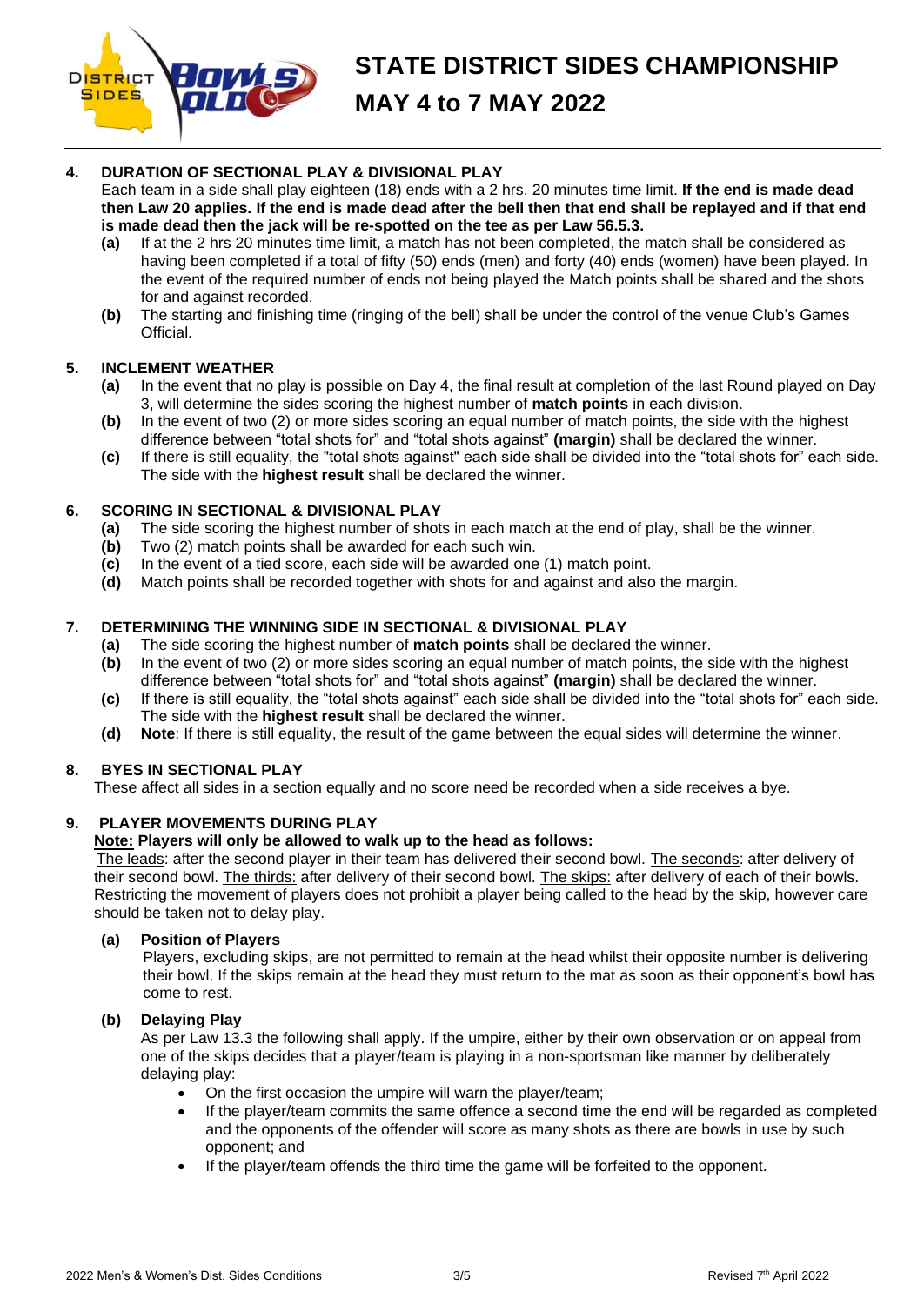

# **STATE DISTRICT SIDES CHAMPIONSHIP MAY 4 to 7 MAY 2022**

# **10. POSITION OF PLAYERS WHEN NOT PLAYING**

- **(a)** Players at the mat end not delivering a bowl should stand a minimum of one (1) metre behind the mat.
- **(b)** Players at the head end of the rink and who are not controlling play must stand behind the jack if they are members of the team in possession of the rink.
- **(c)** Players at the head end of the rink must stand behind the jack if they are members of the team not in possession of the rink, or on the surrounds of the green if the jack is past the two metre mark or in the ditch, or
- **(d)** Well clear of the head if it is not possible to stand on the surrounds.
- **(e)** At the start of each end only the Skip or their Deputy will be at the head.

# **11. WITHDRAWALS & FORFEITS**

## **(a) Withdrawals**

- **(i)** If a side withdraws before the start of play, this will be treated as a bye and no score need be recorded as all sides will be equally affected.
- **(ii)** A side intending to withdraw must notify the Controlling Body and the venue Club not later than the scheduled commencement time on the day of play.

#### **(b) Forfeits**

Should a forfeit occur during sectional play, the remaining sides in that section shall be credited with two (2) points for the win and a shots margin equal to the average of net shots margins recorded in all matches played in that round in that section. Fractions shall not count.

## **12. SUBSTITUTES**

If during the course of the Competition, a side becomes incomplete due to unforeseen or extenuating circumstances the Match Committees may approve a substitute from other than the nominated reserves in accordance with DR 2.3.4.1.

#### **13. DISQUALIFICATION**

#### **Should there be a Challenge to Bowls under Law 52.4 during this event a player may play with another set of Legal bowls until the result of the test is known.**

- **(a)** If there is a Challenge to Bowls in the finals the result of that final shall not be declared until the outcome of the Bowls challenge is known.
- **(b)** If a team or player is disqualified for any reason, the team or player LAST DEFEATED by the disqualified team or player shall take their place.

## **14. SCORECARDS**

After having completed the front and back of both cards, the cards must be signed and the time recorded immediately the match is completed by the seconds in fours (DR3.2). This signifies agreement of score and completion of the match. Once the cards are signed the cards shall not be altered and shall be handed in to the Side Manager. If during the game, or at the conclusion of the game before the cards are signed, a mistake is discovered and the opponents cannot agree, then the umpire is called and if no resolution is found, the end where the mistake occurred shall be declared a nil score end (tied end), and the cards adjusted accordingly.

## **15. TEMPORARY MARKINGS (DECALS)**

Districts are to provide all players in their sides with identical coloured discs (decals) for each side of their bowls and it is preferred that all teams use only large and small rings. Centre dots may also be used but all bowls in a side event shall be similarly marked.

## **16. COACHING DURING MATCH**

Players who intend to receive coaching during a match, must inform the Match Committee and Umpire of the Coach's name as soon as possible prior to the match commencing but not less than 30 minutes prior to the scheduled start of play of the competition and the Coach cannot be changed for each match. There shall only be one coach per side.

**Please Note**: Any person wishing to coach in this event must hold Bowls Australia coaching accreditation and must show it when registering.

## **17. ELECTRONIC COMMUNICATION DEVICES**

**All** electronic communication devices located within six (6) metres of the green whilst a match is in progress **SHALL BE SWITCHED OFF.** These include mobile phones, pagers, ipods, ipads, radios etc. Special dispensation may be given to "on call" emergency personnel by the Controlling Body after consultation